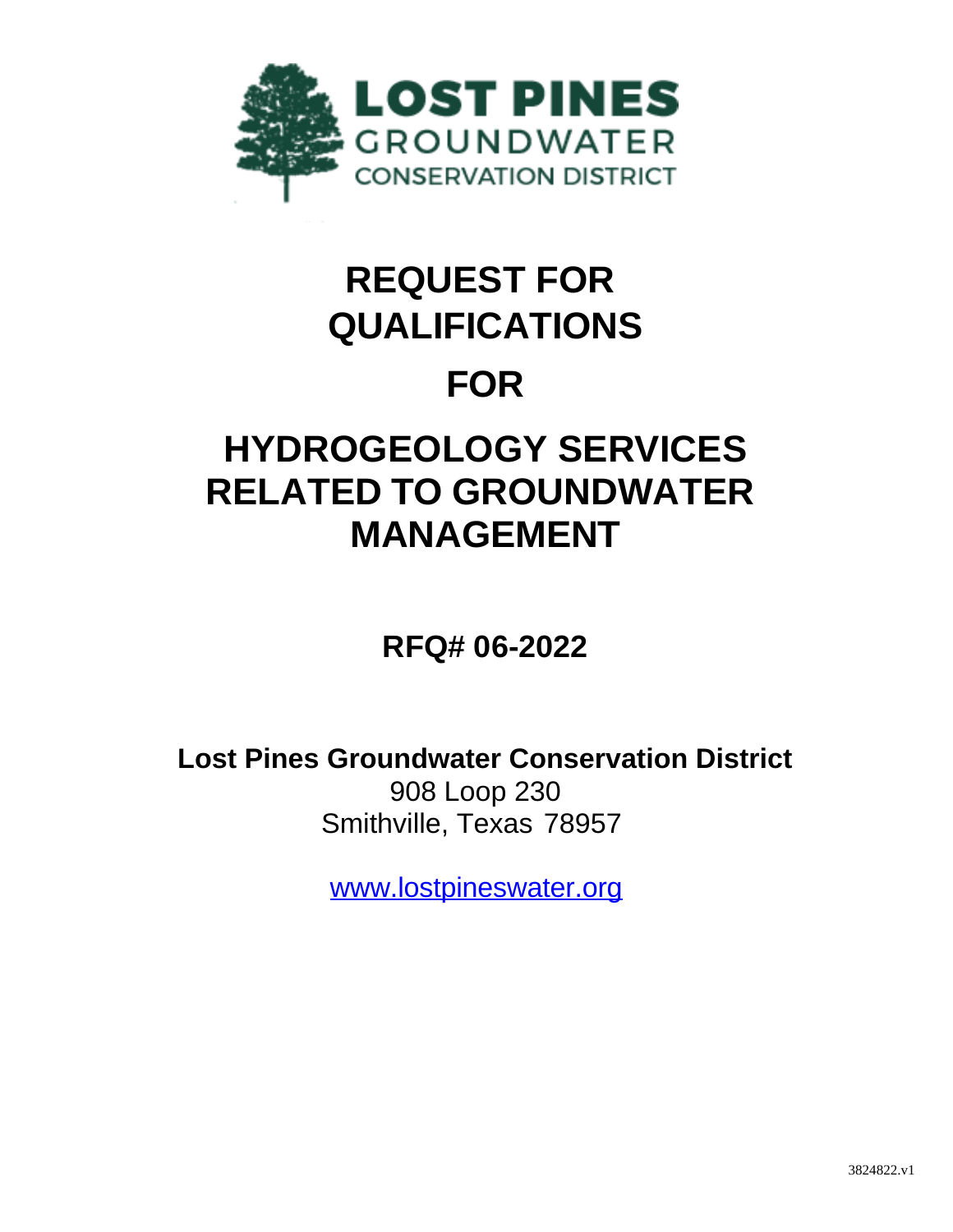### **TABLE OF CONTENTS**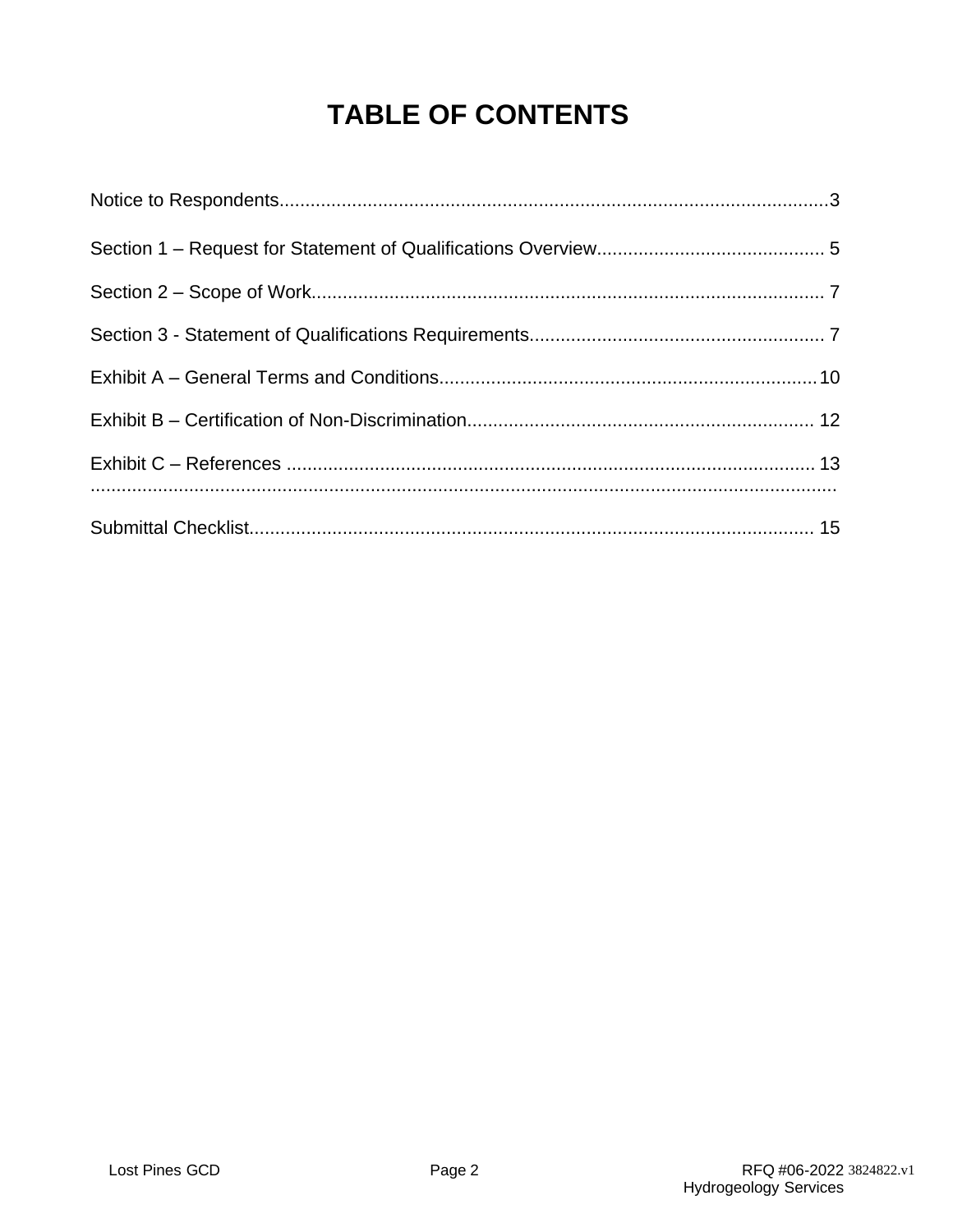#### **NOTICE TO RESPONDENTS**

The Lost Pines Groundwater Conservation District ("District"), a groundwater conservation district comprised of Bastrop and Lee counties, is presently accepting **Statement of Qualifications for Hydrogeology Services**, as more described herein.

The objective of this Request for Qualifications (RFQ) is to solicit information from qualified professionals (Respondents) regarding their skills, abilities, experience, and credentials relevant to providing professional services related to groundwater management and hydrogeology. The District will consider the information provided to identify the highest qualified provider to negotiate contract terms for providing the above-mentioned services required by the District.

Qualified professionals must have documented experience successfully developing and implementing Management Plans under Chapter 36 of the Texas Water Code and expertise in Groundwater Availability Modeling. Experience working with the Simsboro, Calvert Bluff, Hooper, Sparta, and Queen City Aquifers Groundwater Availability Modeling is particularly valued. If selected, Respondent will serve as a technical consultant and be responsible for assisting the District's General Manager and Board of Directors (Board) with ongoing and potential studies and programs focused on the collection and analysis of scientific data regarding groundwater resources in the District and the region. In addition to programs and projects, the District will, from time to time, require the assistance of the Successful Respondent in executing its day-to-day tasks such as reviewing water well permit applications, assessing the impacts of proposed or existing water wells, and providing professional opinions regarding activities that may impact the groundwater resources in the District. The Successful Respondent may be tasked with providing scientific and technical reports and advice as requested by the General Manager and/or the Board. The Successful Respondent may be required to attend meetings with the General Manager and permittees; with the District's legal counsel; and regular and special meetings and hearings of the Board when requested and should be available for consultation as needed. Presently, regular board meetings usually occur in the evening on the third Wednesday of each month; however, those meeting dates are subject to change at the sole discretion of the District. The District participates in joint planning and is a part of Groundwater Management Area 12.

Interested and qualified professionals should submit a statement of qualifications as described below to the District. To be considered for RFQ evaluation and subsequent contract award, submissions must include one (1) complete electronic version of the Statement of Qualifications submitted via email transmittal to [jtotten@lostpineswater.org](mailto:jtotten@lostpineswater.org) and rfg@lostpineswater.org in addition to one (1) original paper Statement of Qualifications and four (4) paper copies submitted via mail or hand delivery to be **RECEIVED BY the District no later than 5:00 PM on July 22, 2022**, at the address below. All Statements of Qualifications provided electronically are to be provided in a prepared Adobe Acrobat Portable Document File (PDF) format. The electronic version of the Statement of Qualifications shall be deemed delivered on the date and time in the email transmitting the submission.

Delivered Statements of Qualifications shall be enclosed and sealed in an envelope or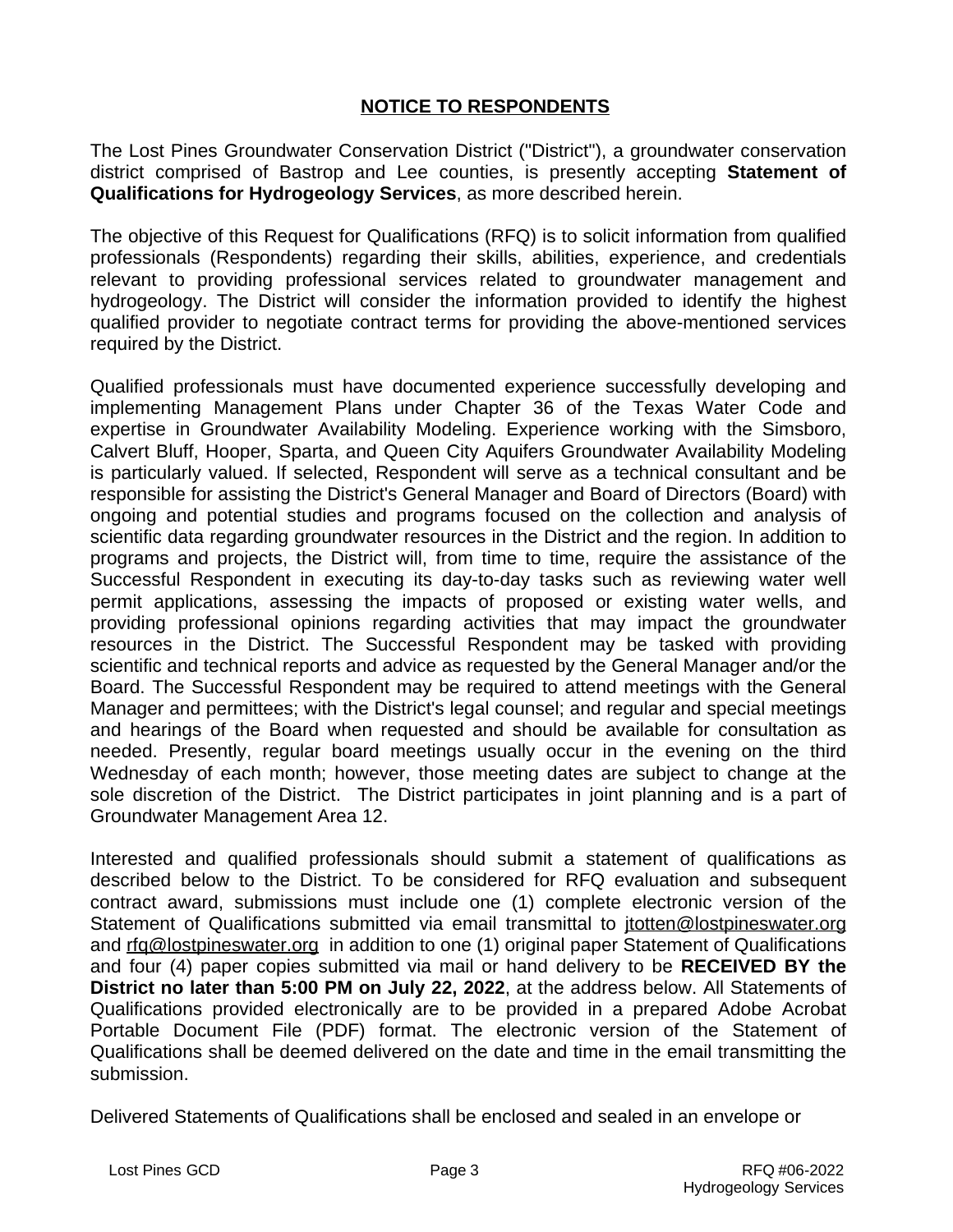container clearly marked as **RFQ No. 06-2022, LOST PINES GROUNDWATER CONSERVATION DISTRICT HYDROGEOLOGY SERVICES** and addressed to Lost Pines Groundwater Conservation District, Attn: James Totten, General Manager.

#### **In-Person Delivery or Mail Delivery:**

James Totten, General Manager Lost Pines GCD

Physical Address: 908 Loop 230 Smithville, Texas 78957

Mailing Address: P.O. Box 1027 Smithville, Texas 78957

Email: [jtotten@lostpineswater.org](mailto:jtotten@lostpineswater.org) and rfq@lostpineswater.org

Upon receipt by the District, each statement will be stamped with the date and time received and stored unopened in a secure place until opened by District staff. All statements become the property of the District upon submission, The contents of all statements shall remain confidential by the District until an award is made.

#### **FAXED STATEMENTS OF QUALIFICATION WILL NOT BE ACCEPTED.**

**STATEMENTS OF QUALIFICATION DELIVERED IN ANY MANNER OTHER THAN THE ABOVE STATED MANNER WILL BE REJECTED AND RETURNED TO THE RESPONDENT UNOPENED.** It is the Respondent's sole responsibility to ensure that his/her Statement of Qualification is delivered by the proper method to the proper address by the deadline. Postmarks will not make timely any Statements of Qualifications that arrive after the date/time deadline listed above. These submissions will be considered Late deliveries and will be rejected and returned to the respondent unopened. Potential firms will be advised by mail or email that their RFQ was late and will not be accepted and will be allowed to pick up their RFQ package. Statements of Qualifications may be withdrawn by submitting a request to [jtotten@lostpineswater.org](mailto:jtotten@lostpineswater.org) and rfq@lostpineswater.org prior to the scheduled closing time for receipt of Statements of Qualifications.

Any questions concerning the contents of this document should be e-mailed to James Totten, General Manager at [jtotten@lostpineswater.org](mailto:jtotten@lostpineswater.org) and rfq@lostpineswater.org.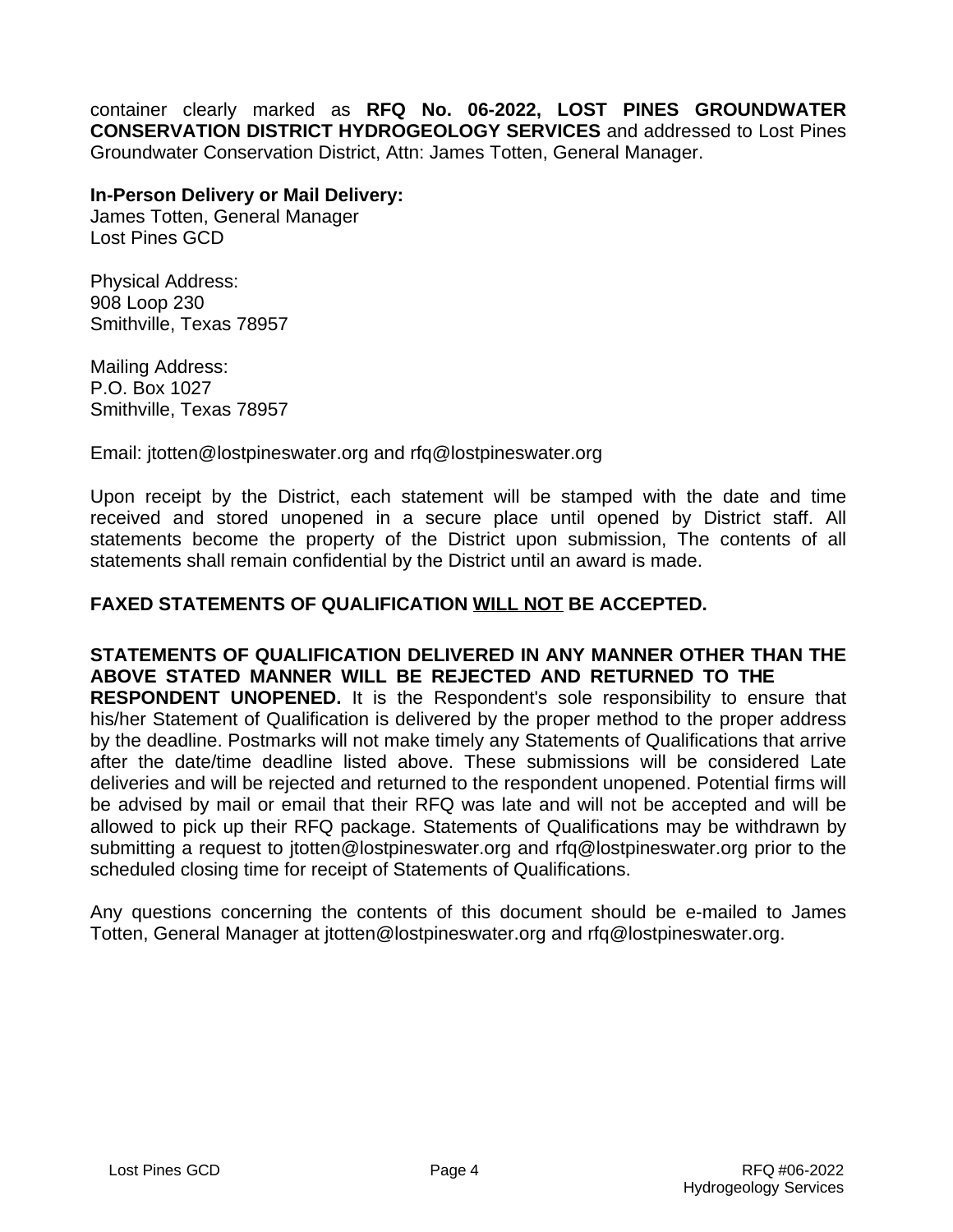#### **Section 1 – Request for Statement of Qualifications Overview**

#### **1. Purpose of Request for Qualifications**

The District is seeking Statement of Qualifications from hydrogeologists with the qualifications and experience to assist the District with hydrogeological and engineering services as referenced above.

The District shall receive responses to this RFQ and may conduct individual interviews to evaluate and select firms, which, in the District's opinion, are best suited to perform hydrogeological and engineering services for the District.

#### **2. Anticipated Statement of Qualification Review Dates**

The following table identifies the estimated dates/time frame for receipt, evaluation, and notice of acceptance as the highest qualified respondent to this RFQ. Please note the following key dates when preparing your response to this RFQ.

| <b>Description</b>                                                                     | Date*                          |
|----------------------------------------------------------------------------------------|--------------------------------|
| Release of RFQ                                                                         | June 22, 2022                  |
| <b>STATEMENTS OF</b><br><b>QUALIFICATIONS DUE</b>                                      | 5:00 PM; July 22,<br>2022      |
| Firm Interviews by District (if any)                                                   | To Be Determined               |
| Notification of Selection as the<br>highest qualified respondent to this<br><b>RFQ</b> | August 22, 2022<br>(tentative) |

**\*** The above noted dates are subject to change at the District's sole discretion without notice.

#### **3. Statement of Qualification Evaluation**

Selection of a firm shall be in accordance with Section 36.057(c) of the Texas Water Code, and the Professional Services Procurement Act, Subchapter A, Chapter 2254, Texas Government Code.

The Statement of Qualification review process used to select qualified firm or individual will be as follows: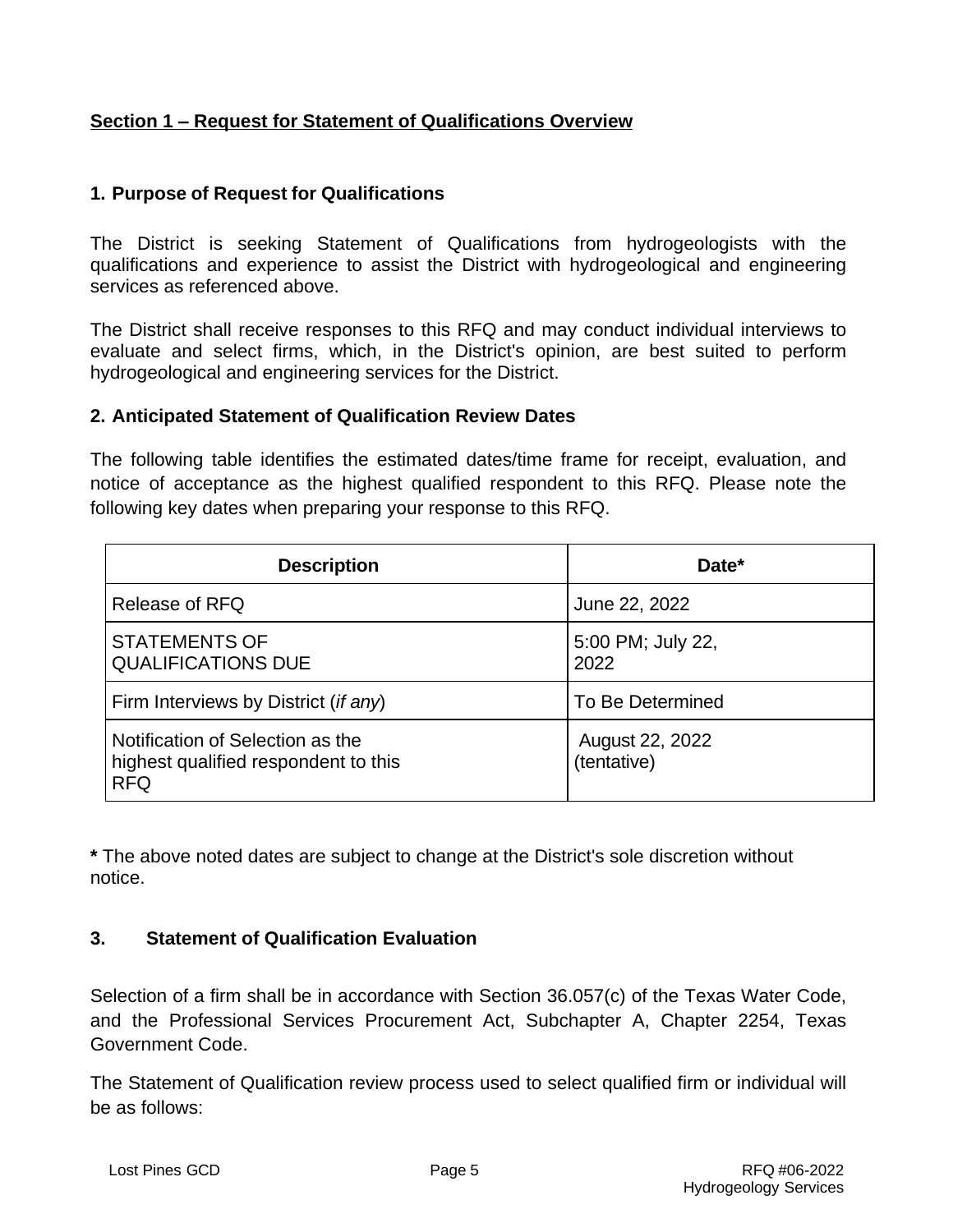**a.** The District will review, evaluate and rank all timely received Statements of Qualifications based on the requirements identified within Section 4 of this RFQ. The District may require additional information after the review of the initial information received. Incomplete Statements of Qualification may be rejected as non-responsive and may result in the respondent being excluded from the RFQ process.

**b.** Interviews may be conducted individually with up to five ranked respondents who submit timely responsive statements and who are determined as qualified for award of the contract.

**c.** Statements of Qualifications shall not include any information regarding respondent's fees, pricing, or other compensation.

#### **4. Evaluation Criteria**

The District will determine, in its sole discretion, the Respondent who is best qualified to perform the required services, based on consideration of the evaluation criteria, description and the total points available to each as follows:

**a. Responsiveness**. Responsiveness of the Statement of Qualifications in clearly stating the firm's practice areas and services, and in meeting the requirements of the RFQ for hydrogeological services. This criterion shall be scored between 0-20 points.

**b. Experience/Ability**. Relevant experience, expertise, and qualifications as it relates to the aquifers of the District; hydrogeologic mapping, hydrogeologic modeling, hydrogeologic investigations, research, and general knowledge of the aquifers in the District; relevant experience, expertise, and qualifications in developing Groundwater Conservation District (GCD) management plans and rules; experience relevant to the technical aspects of GCD rules relating to well spacing and production limits; experience creating forecast, planning models and tools; experience delivering presentations to the District, planning groups and the general public; relevant experience, expertise and qualifications working with Groundwater Availability Models for the aquifers in the District; experience as an expert witness in contested cases, writing and analyzing testimony, working with legal counsel. This criterion shall be scored between 0-35 points.

**c. Qualifications.** Qualifications supporting GCD Board decisions based on technical hydrogeologic data; experience testifying on behalf of a GCD in a contested case; relevant experience, expertise, and qualifications working for other GCDs; relevant experience, expertise, and qualifications working on the joint planning process within Groundwater Management Areas (GMAs) and developing Desired Future Conditions (DFCs); and accessibility, responsiveness, and access to client. This criterion shall be scored between 0-35 points.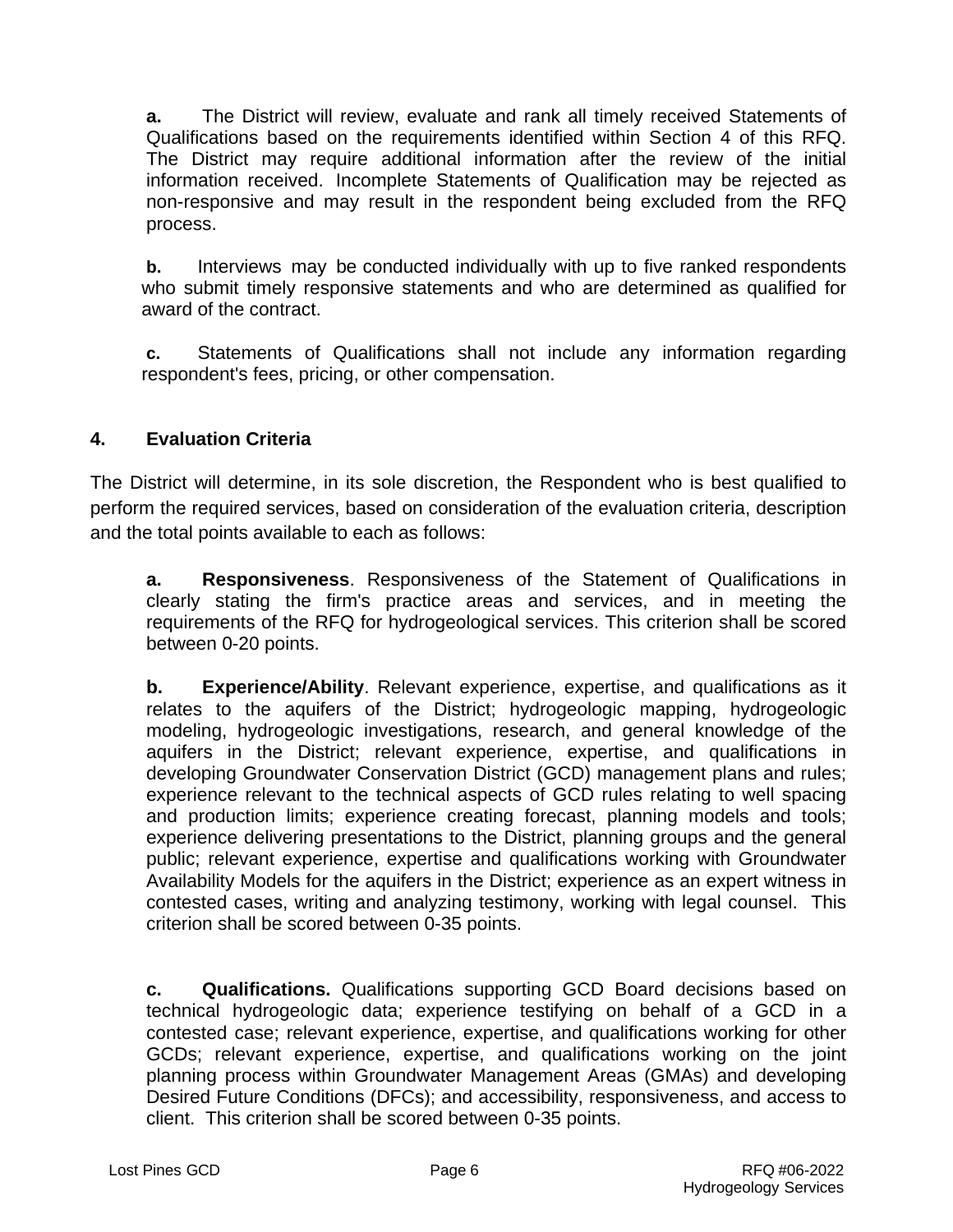**d. References**. Information obtained by the District from the firm's provided references and other clients. This criterion shall be scored between 0-10 points.

The total points available for all criteria combined is 100 points.

#### **5. Acceptance**

By submitting a Response to this RFQ, the Respondent: (a) acknowledges and accepts the evaluation process; and (b) understands that the determination of the most qualified Respondent will require the exercise of subjective judgment by the District.

IN SUBMITTING A RESPONSE TO THIS RFQ, THE RESPONDENT AGREES THAT IT WAIVES ANY CLAIMS IT HAS OR MAY HAVE AGAINST THE DISTRICT, THE DISTRICT'S EMPLOYEES, OFFICERS, AGENTS, REPRESENTATIVES, AND THE MEMBERS OF THE DISTRICT'S GOVERNING BODY IN CONNECTION WITH OR ARISING OUT OF THIS RFQ, INCLUDING, THE ADMINISTRATION OF THE RFQ, THE BASIS FOR SELECTION, THE EVALUATIONS OF THE RESPONSES, THE METHOD USED FOR SELECTION AND ANY DISCLOSURE OF INFORMATION REGARDING THE RESPONSES OR EVALUATIONS.

#### **Section 2 – Scope of Work**

After a Respondent is selected by the District, the Parties will endeavor to enter into a contract for services in the manner provided by law, including Chapter 2254 of the Texas Government Code. That contract shall: (a) define and describe the scope of services, the agreed-upon and reasonable fees for such services, and reimbursable expenses prior to any services being performed under the contract; (b) be drafted in a form and scope which is acceptable to the District and the Respondent; and (c) recite a fair and reasonable price for the services to be provided, however, the professional fees under the contract may not exceed any maximum provided by law.

Contract award will be authorized by the District's Board of Directors.

In the event that acceptable statements of qualifications are not submitted, as determined in the sole discretion of the District, the District retains the right to not award a contract in response to this RFQ.

#### **Section 3 – Statement of Qualifications**

#### **1. Statement of Qualifications Format and Content**

The Respondent's Statement of Qualifications should fully state its hydrogeological and/or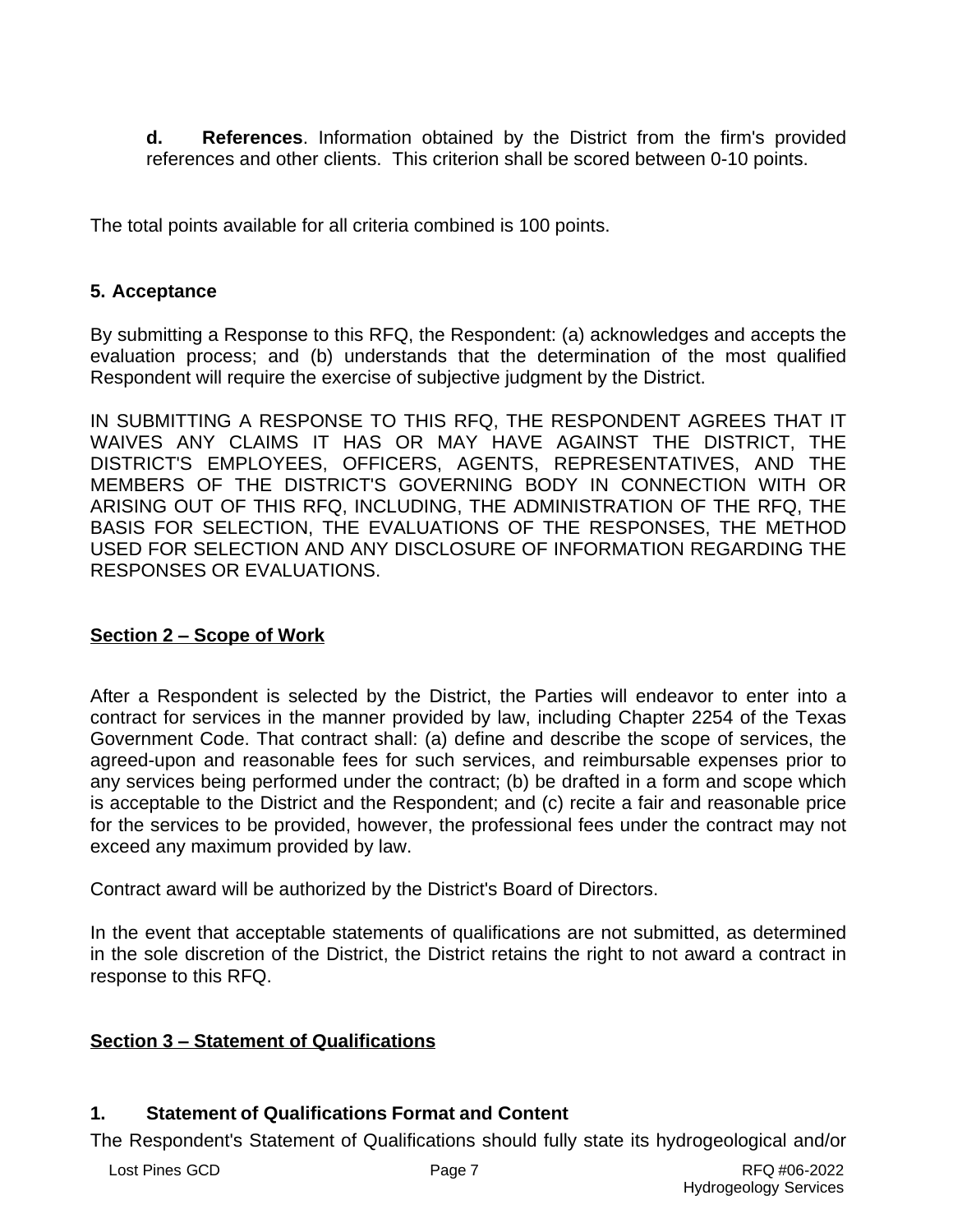engineering services experience. The submitted Statement of Qualifications should be organized and indexed in a format that ensures the District can easily review to effectively evaluate the Respondent's Statement of Qualifications.

#### **Preferred Format**

#### **I. LETTER OF INTEREST**

- .A. Identify the submitting firm;
- $B<sub>1</sub>$ .B. A listing of all principals of the firm;
- $.C.$ Identify the name and title of the person authorized by the firm to contractually negotiate and obligate the firm;
- .D. Identify the name, title and telephone number of the key personnel proposed to be assigned to providing services described herein.
- -Identify the names, titles, and telephone numbers of persons to be contacted for clarification; and
- -Be signed by the person authorized to contractually obligate the organization.

#### **II. SUBMISSION OF STATEMENT OF QUALIFICATIONS**

.A. Brief History of the firm, including a resume or Curriculum Vita of the personnel proposed to provide Hydrogeological and/or engineering services (if less than five years, previous experience of principals).

.B. Evidence of financial capability and financial stability to correctly, timely, and reliably perform the requested services for the District.

 $.C.$ .C. Professional memberships, certifications, licenses, and other qualifications for key individuals assigned to the District.

 $.D.$ Company's experience and qualifications for similar types of engagements; this summary must include your firm's experience in each of the areas of specialty listed herein for which the Respondent is submitting a Statement of Qualifications.

.E. A listing of projects, if applicable, for any groundwater conservation district(s) that have been handled by the Respondent and/or its firm through consultation, negotiation, settlement, mediation, or litigation.

 $\mathsf{F}_{\mathsf{r}}$ Where applicable, a listing of clients with water wells producing groundwater in the District.

-.G. A description of experience involving the major and minor aquifers in the District.

**H.** Description of your professional liability insurance.

.l. Statement certifying that the Respondent and/or his/her firm is not aware of any existing conflicts of interest with the Lost Pines Groundwater Conservation District or its Board of Directors, including the filing of any statements required under Chapter 176, Local Government Code.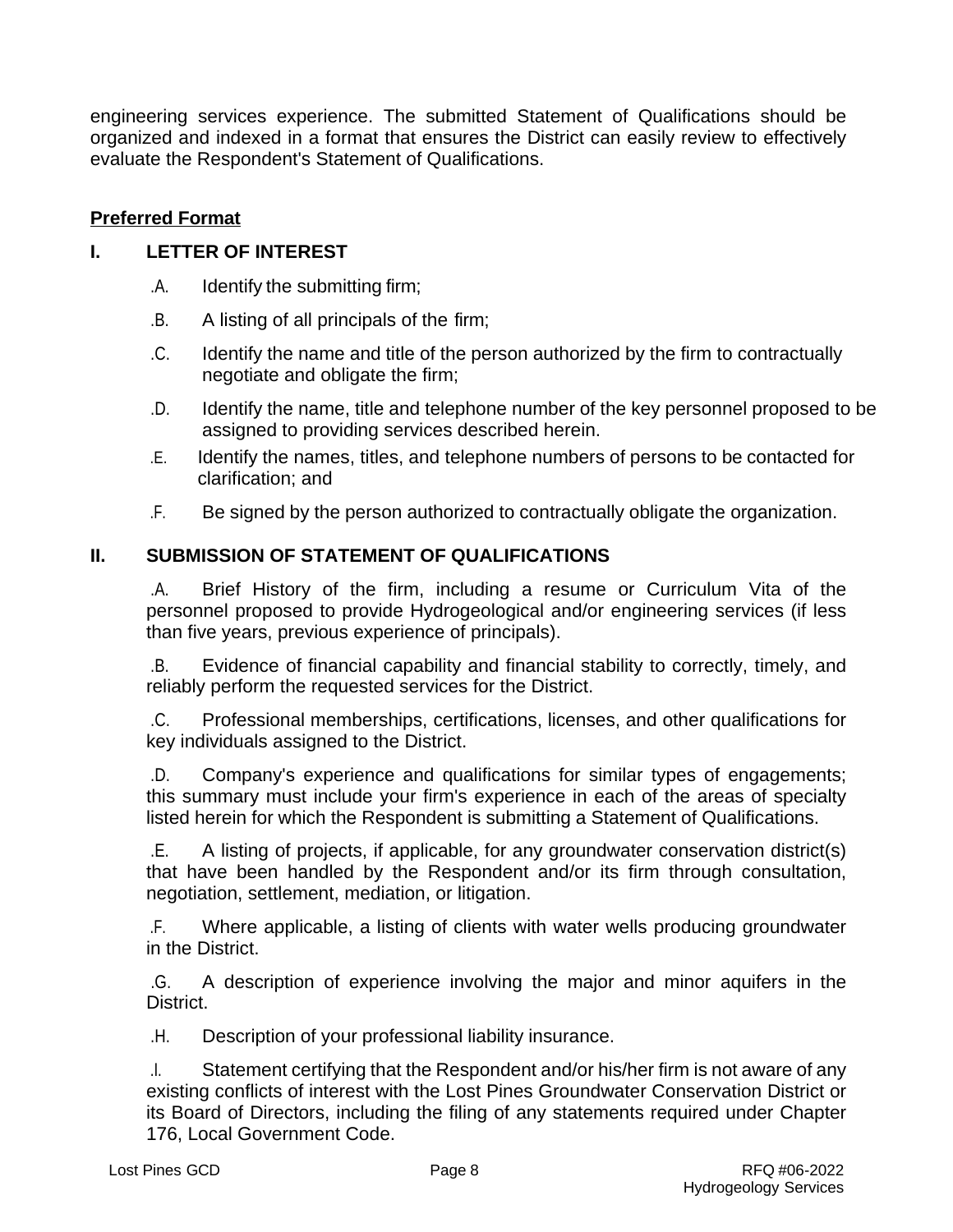#### **III. CERTIFICATE OF NON-DISCRIMINATION (Exhibit B)**

 $A_{1}$ Respondent shall complete, sign, date, and include with its Statement of Qualifications the Certificate of Non-Discrimination attached to this RFQ.

#### **IV. REFERENCES FORM (Exhibit C)**

A minimum of three (3) verifiable references shall be listed on the "References" sheet provided in this RFQ; this list may include current and former clients (with reason for cancellation if applicable), with all references being able to fully comment on the Respondent's related experience.

All costs related to the Respondent 's Statement of Qualifications/Proposal submission are the sole responsibility of the Respondent. All Statements of Qualifications that are submitted are the property of the District, which will hold the contents of all statements confidential until an award is made.

All information contained in Statements of Qualifications submitted may be subject to the Texas Public Information Act and/or the Texas Open Meetings Act, and the use and disclosure of the information provided are governed by these Acts. As such, any information deemed confidential or proprietary should be clearly identified by the Respondent. Such information may then be protected and treated with confidentiality to the extent permitted by state law.

Please note that in accordance with Sections 36.057(c) of the Texas Water Code and 2254.004 of the Texas Government Code, submittals must NOT include any cost quotations at this stage in the selection process. Any submittals that include cost quotations will be rejected upon receipt.

#### **1. Request for Clarification/Information**

Questions regarding the meaning of the Scope of Work, Qualifications, or other preproposal documents shall be directed to the District's General Manager, James Totten, at [jtotten@lostpineswater.org](mailto:jtotten@lostpineswater.org) and rfq@lostpineswater.org.

#### **2. Request for Qualifications (RFQ) Submittals**

For the purpose of this Request for Qualifications, it should be noted that the documents submitted by prospective Respondents are sealed Statements of Qualifications. When submitted Statements of Qualifications are opened, submittals shall remain confidential until an award is made. At that time, any executed agreement or other executed contract between Respondent and District shall become public information, subject to disclosure under Texas law.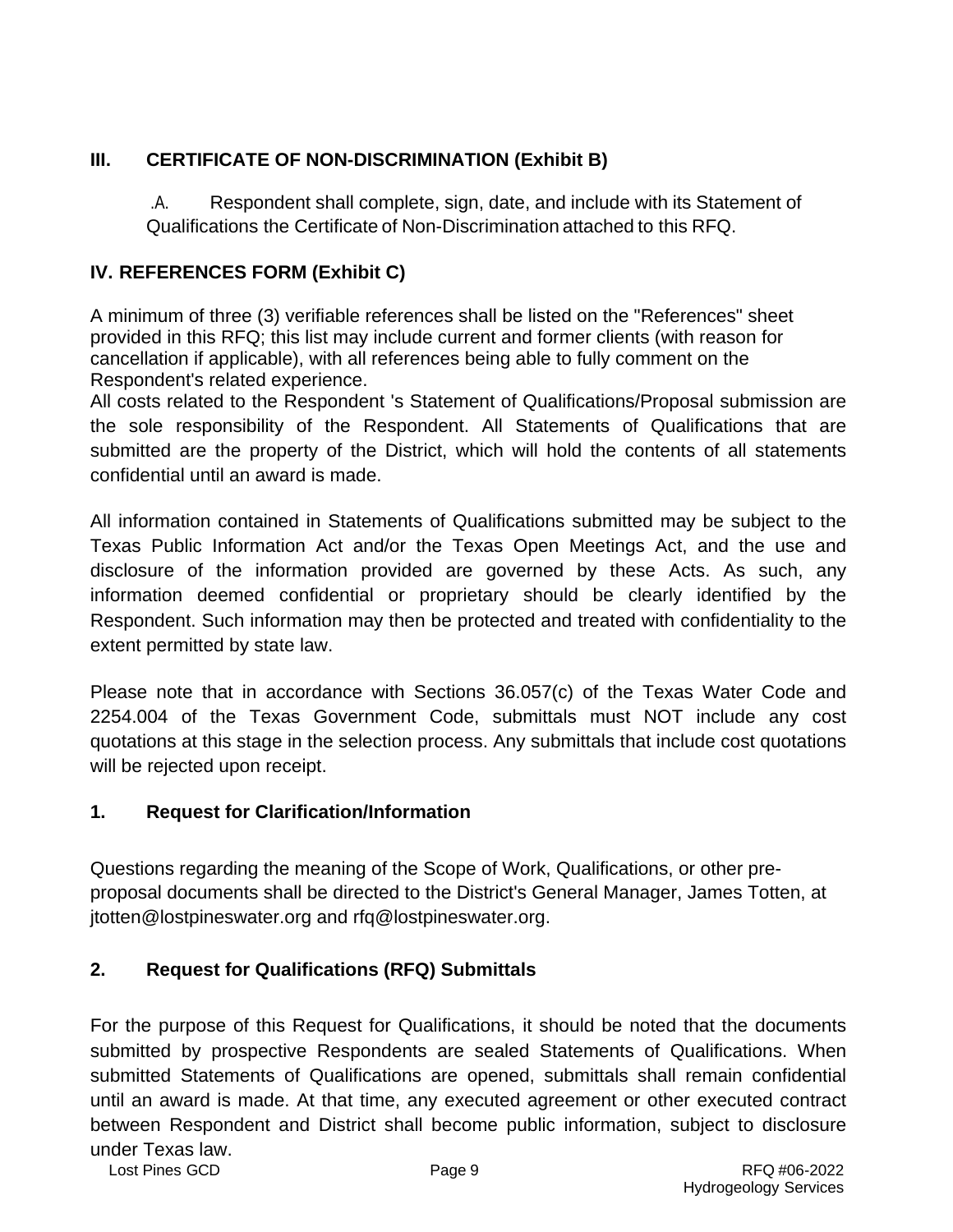#### **EXHIBIT A – Additional Terms and Conditions**

a. INTERESTED PARTIES. RESPONDENT/CONTRACTOR acknowledges that Texas Government Code Section 2252.908 ("Section 2252.908") requires disclosure of certain matters by RESPONDENT entering into a contract with a local government entity such as LPGCD. RESPONDENT confirms that it has reviewed Section 2252.908 and will 1) complete FORM 1295 and electronically file it with the Texas Ethics Commission ("TEC"); and 2) submit the signed Form 1295, including the certification of filing number of the Form 1295 with the TEC, to LPGCD. Form 1295 is available at the TEC's website: [https://www.ethics.state.tx.us/whatsnew/elf\\_info\\_form1295.htm](https://www.ethics.state.tx.us/whatsnew/elf_info_form1295.htm). This amended engagement letter is not effective until the requirements listed above are satisfied. The signed Form 1295 may be submitted to the District in an electronic format.

b. CONFLICT OF INTEREST. RESPONDENT/CONTRACTOR acknowledges that Texas Local Government Code Chapter 176 ("Chapter 176") requires the disclosure of certain matters by RESPONDENT doing business with or proposing to do business with local government entities such as LPGCD. RESPONDENT confirms that it has reviewed Chapter 176 and, if it is required to do so, will complete and return FORM CIQ promulgated by the TEC and available on the TEC website within seven days of the date of submitting this amended engagement letter to LPGCD or within seven days of becoming aware of a matter that requires disclosure under Chapter 176, whichever is applicable.

c. Verification Under Ch. 2270, Texas Government Code. For purposes of Chapter 2270 of the Texas Government Code, RESPONDENT/CONTRACTOR represents and warrants that, at the time of execution and delivery of any contract, neither the Respondent/Contractor, or affiliate of the same, boycotts Israel or will boycott Israel during the term of this amended engagement letter. The foregoing verification is made solely to comply with Section 2270.002, Texas Government Code, and to the extent such Section does not contravene applicable Federal law. As used in the foregoing verification, "boycotts Israel" and "boycott Israel" means refusing to deal with, terminating business activities with, or otherwise taking any action that is intended to penalize, inflict economic harm on, or limit commercial relations specifically with Israel, or with a person or entity doing business in Israel or in an Israeli-controlled territory, but does not include an action made for ordinary business purposes. RESPONDENT understands "affiliate" to mean any entity that controls, is controlled by, or is under common control with Developer and exists to make a profit.

d. Verification Under Ch. 2252, Texas Government Code. As of the date of this amended engagement letter, RESPONDENT/CONTRACTOR represents and warrants that, neither RESPONDENT/CONTRACTOR, nor any wholly owned subsidiary, majority owned subsidiary, parent company, or affiliate of the same, if any, are companies identified on a list prepared and maintained by the Texas Comptroller of Public Accounts under Section 2252.153 or Section 2270.0201, Texas Government Code. The foregoing representation is made solely to comply with Section 2252.152, Texas Government Code, and to the extent such Section does not contravene applicable Federal law and excludes Respondent and each parent company, wholly- or majority-owned subsidiaries, and other affiliates of the same, if any, that the United States government has affirmatively declared to be excluded from its federal sanctions regime relating to Sudan or Iran or any federal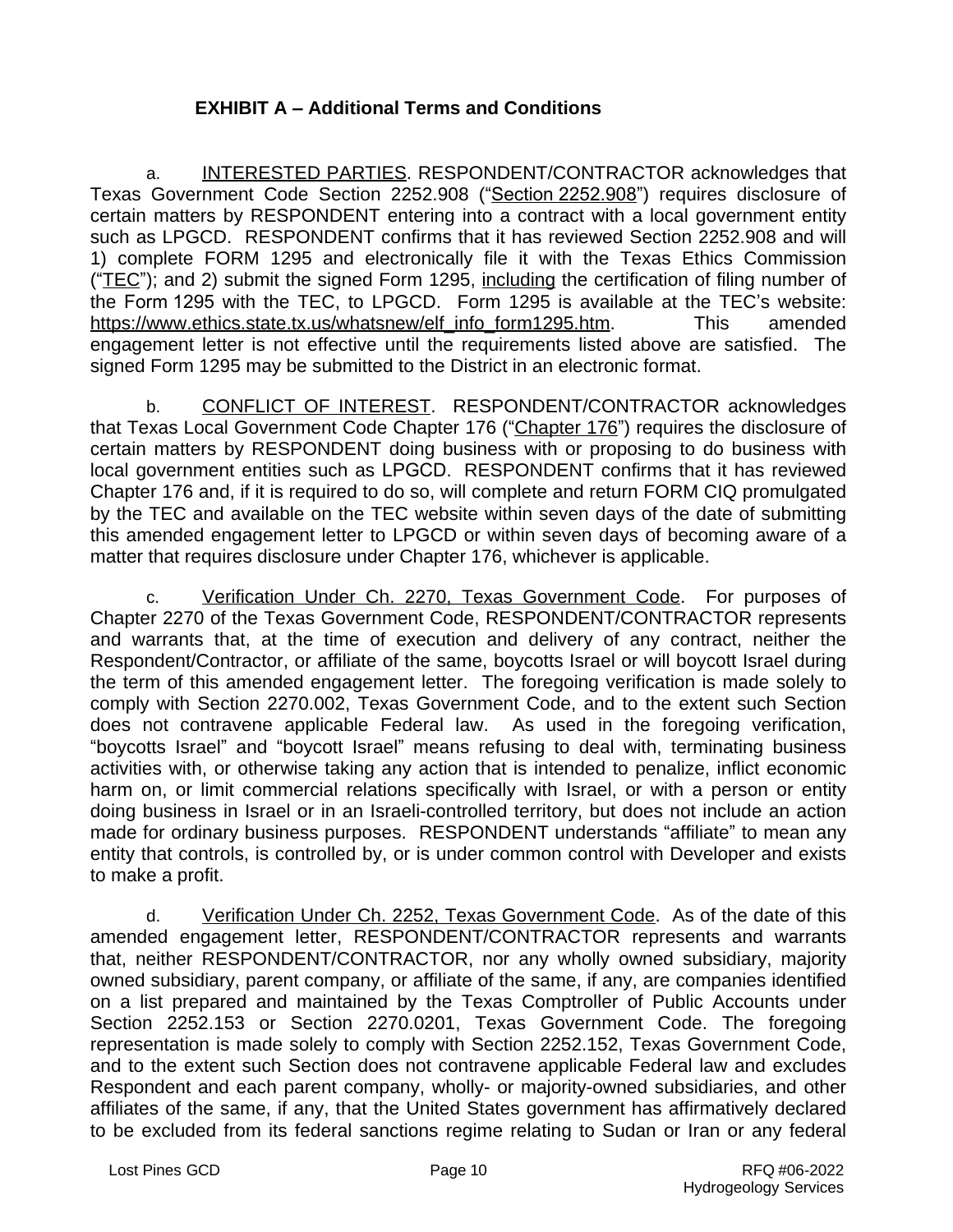sanctions regime relating to a foreign terrorist organization. RESPONDENT understands "affiliate" to mean any entity that controls, is controlled by, or is under common control with Developer and exists to make a profit.

e. COMMUNICATION WITH THE DISTRICT. To insure the proper and fair evaluation of this RFQ, The District prohibits ex-parte communication (e.g., unsolicited) initiated by a prospective Respondent to District Officials or Employees evaluating or considering the Responses prior to the time an award has been made. Communication between 'Prospective Respondent and the District will be initiated by the appropriate District Official or Employee to obtain information or clarification needed to develop a proper and accurate evaluation of the RFQ. Ex parte communication may be grounds for disqualifying the offending 'Prospective Respondent from consideration or award of the Solicitation then in evaluation, or any future Solicitation. Unless otherwise specified, all requests for clarification or questions regarding this Solicitation must be directed to Lost Pines Groundwater Conservation District, Attn.: James Totten, General Manager, P.O. Box 1027, Smithville, Texas 78957, Email: [jtotten@lostpineswater.org](mailto:jtotten@lostpineswater.org) and rfq@lostpineswater.org. Answers to a prospective Respondent questions shall be shared with all Respondents.

f. INSURANCE REQUIREMENTS. Unless specific insurance requirements are noted, Respondent shall maintain standard insurance coverage. Upon request, Respondent shall provide a copy of its insurance policies to the District.

g. TAX EXEMPT STATUS. The District is exempt from all federal excise, state and local taxes unless otherwise stated in this document. The District claims exemption from all sales and/or use taxes under Texas Tax Code §151.309, as amended. Texas Limited Sales Tax Exemption Certificates are furnished upon request. Respondent will not charge for such taxes. If billed, The District will not remit payment until a corrected invoice is received.

h. INVOICING REQUIREMENTS: Unless otherwise specified, all invoices shall be submitted to: Lost Pines Groundwater Conservation District, Attn.: James Totten, General Manager, P.O. Box 1027, Smithville, Texas 78957, Email: [jtotten@lostpineswater.org](mailto:jtotten@lostpineswater.org) rfq@lostpineswater.org.

i. RIGHT TO AUDIT. The Respondent agrees that the representatives of the District shall have access to, and the rights to audit, examine, or reproduce, any and all records of the Respondent related to the performance under this Agreement. The Respondent shall retain all such records for a period of four (4) years after final payment on this Agreement or until all audit and litigation matters that the District has brought to the attention of the Respondent are resolved, or retention required by law, whichever is longer. The Respondent agrees to refund to the District any overpayments disclosed by any such audit.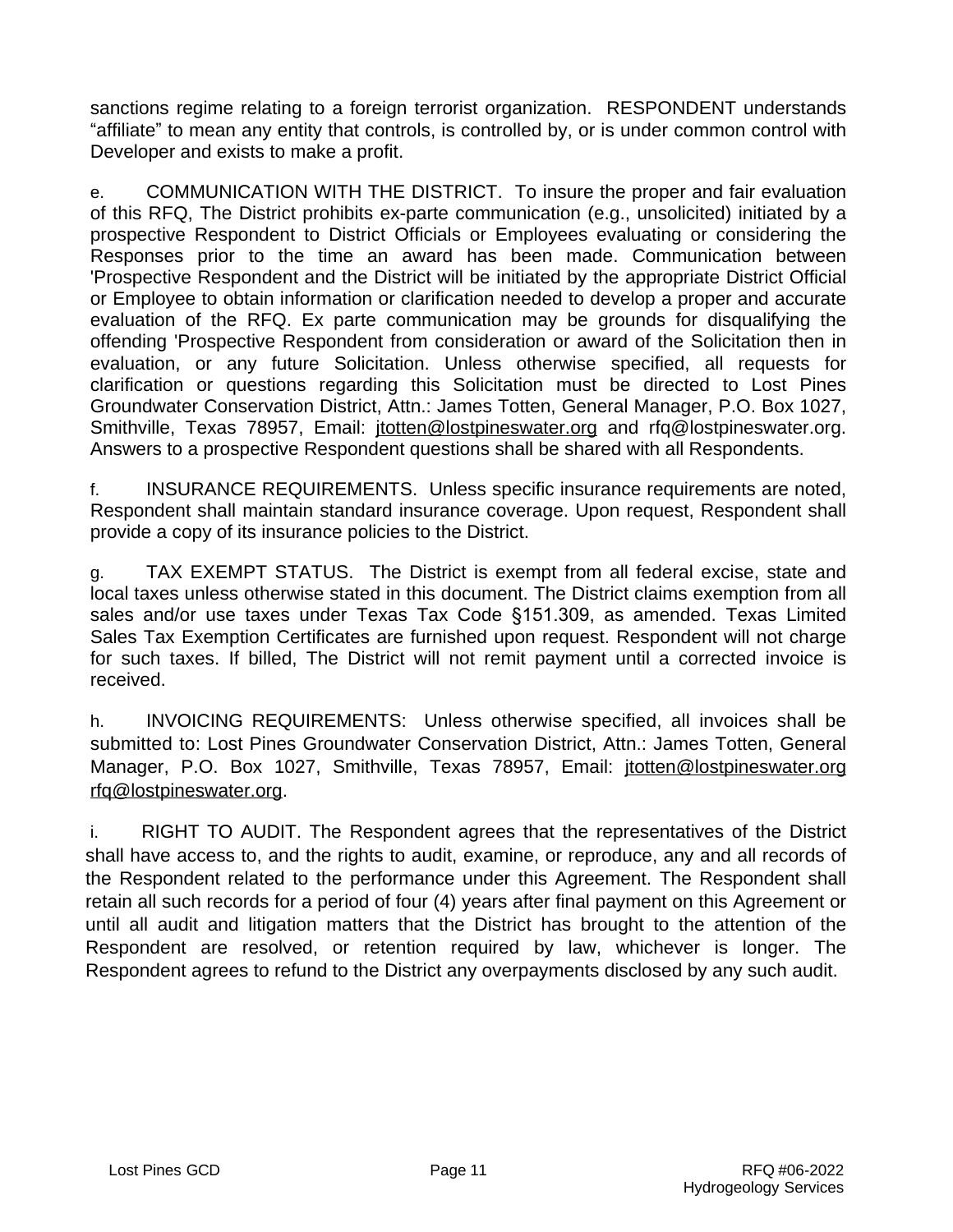#### **EXHIBIT B**

#### **CERTIFICATION OF NON-DISCRIMINATION**

#### **TO BE EXECUTED BY RESPONDENT AND SUBMITTED WITH STATEMENT OF QUALIFICATIONS**

Respondent hereby certifies in performing work or providing services for the District, there shall be no unlawful discrimination in its hiring or employment practices, and Respondent shall comply with applicable federal and Texas anti-discrimination laws.

|                     |  | IN WITNESS WHEREOF, the undersigned has executed this Certificate of Non- |  |       |  |  |
|---------------------|--|---------------------------------------------------------------------------|--|-------|--|--|
| Discrimination this |  | day of                                                                    |  | 2022. |  |  |

RESPONDENT:

Type or print complete legal name of firm)

| (Signature)     |       |
|-----------------|-------|
|                 |       |
| (Type or Print) |       |
|                 |       |
| Type or Print)  |       |
| ADDRESS:        |       |
|                 | STATE |
|                 |       |

ZIP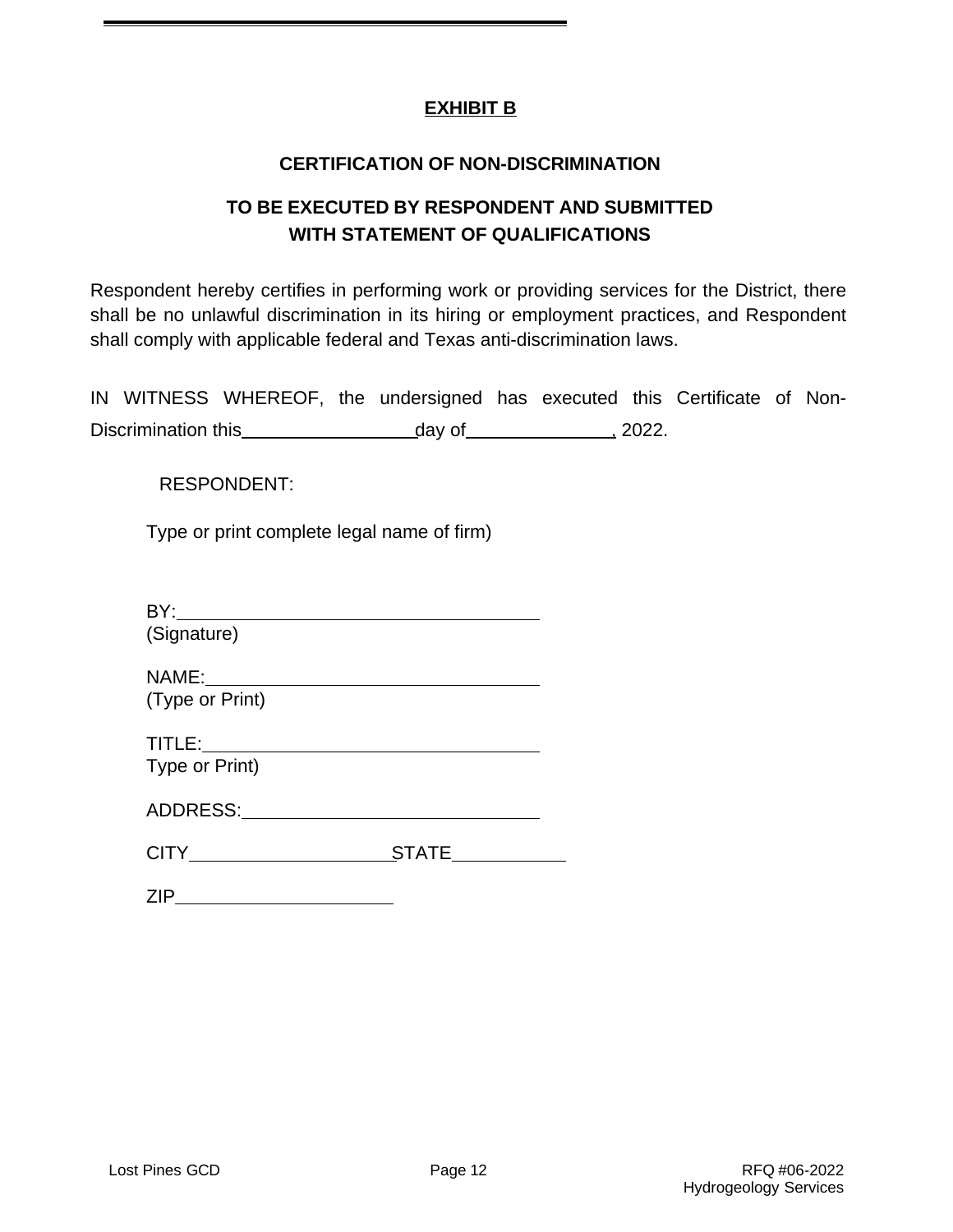#### **EXHIBIT C**

#### **REFERENCES**

**Respondent shall provide a minimum of three (3) References with three (3) or more years' experience with the Respondent.**

| <b>REFERENCE 1</b>                       |  |  |
|------------------------------------------|--|--|
| <b>NAME</b>                              |  |  |
| <b>ADDRESS</b>                           |  |  |
| CITY, STATE ZIP<br>CODE                  |  |  |
| TELEPHONE #                              |  |  |
| <b>CONTACT</b>                           |  |  |
| <b>DATES OF</b><br><b>SERVICE</b>        |  |  |
| <b>DESCRIPTION OF</b><br><b>SERVICES</b> |  |  |

| <b>REFERENCE 2</b>                       |  |  |
|------------------------------------------|--|--|
| <b>NAME</b>                              |  |  |
| <b>ADDRESS</b>                           |  |  |
| CITY, STATE ZIP<br>CODE                  |  |  |
| TELEPHONE #                              |  |  |
| <b>CONTACT</b>                           |  |  |
| <b>DATES OF</b><br><b>SERVICE</b>        |  |  |
| <b>DESCRIPTION OF</b><br><b>SERVICES</b> |  |  |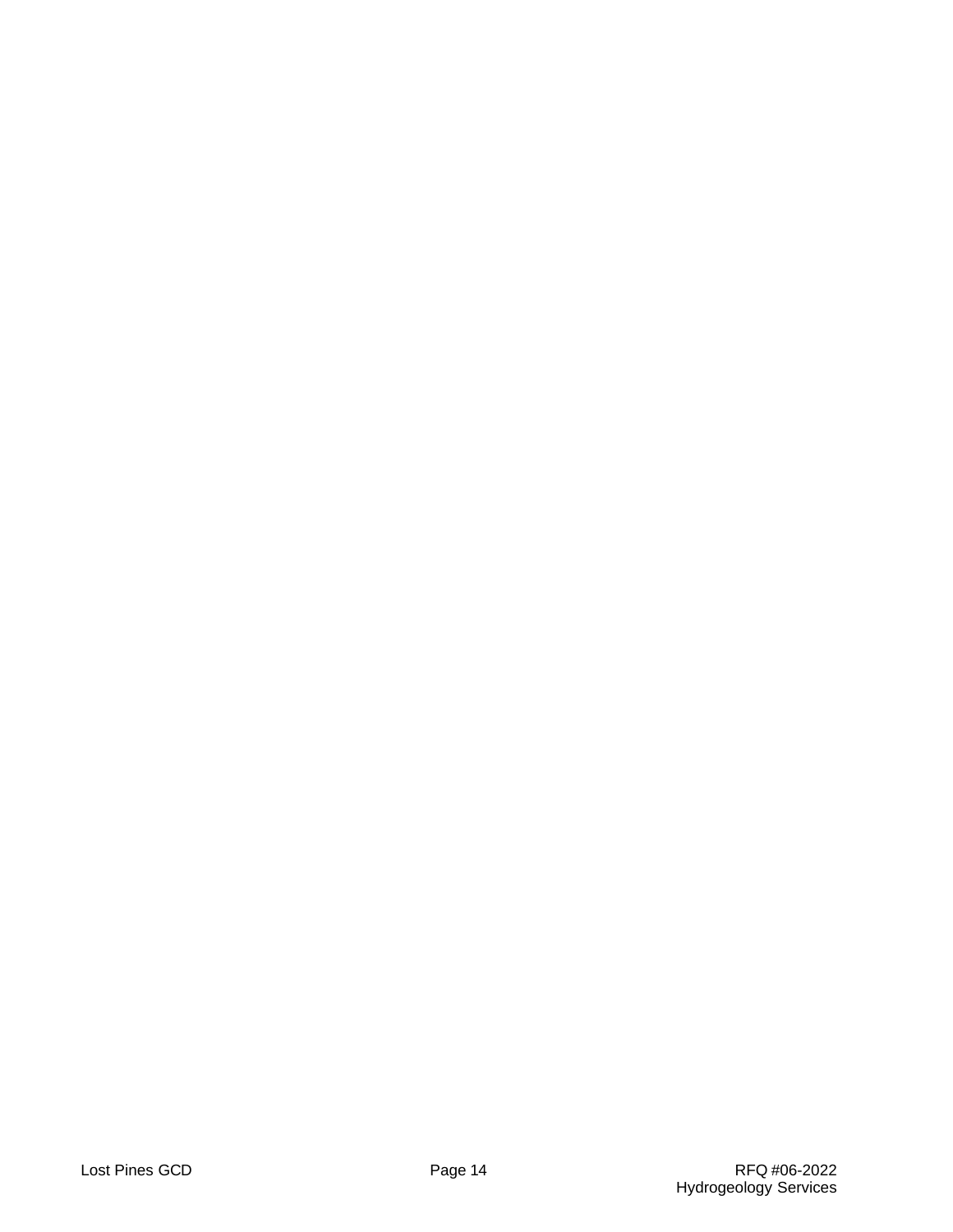| <b>REFERENCE 3</b>                       |  |  |
|------------------------------------------|--|--|
| <b>NAME</b>                              |  |  |
| <b>ADDRESS</b>                           |  |  |
| CITY, STATE ZIP<br><b>CODE</b>           |  |  |
| TELEPHONE #                              |  |  |
| <b>CONTACT</b>                           |  |  |
| <b>DATES OF</b><br><b>SERVICE</b>        |  |  |
| <b>DESCRIPTION OF</b><br><b>SERVICES</b> |  |  |

#### **(ATTACH ADDITIONAL SHEETS IF DESIRED)**